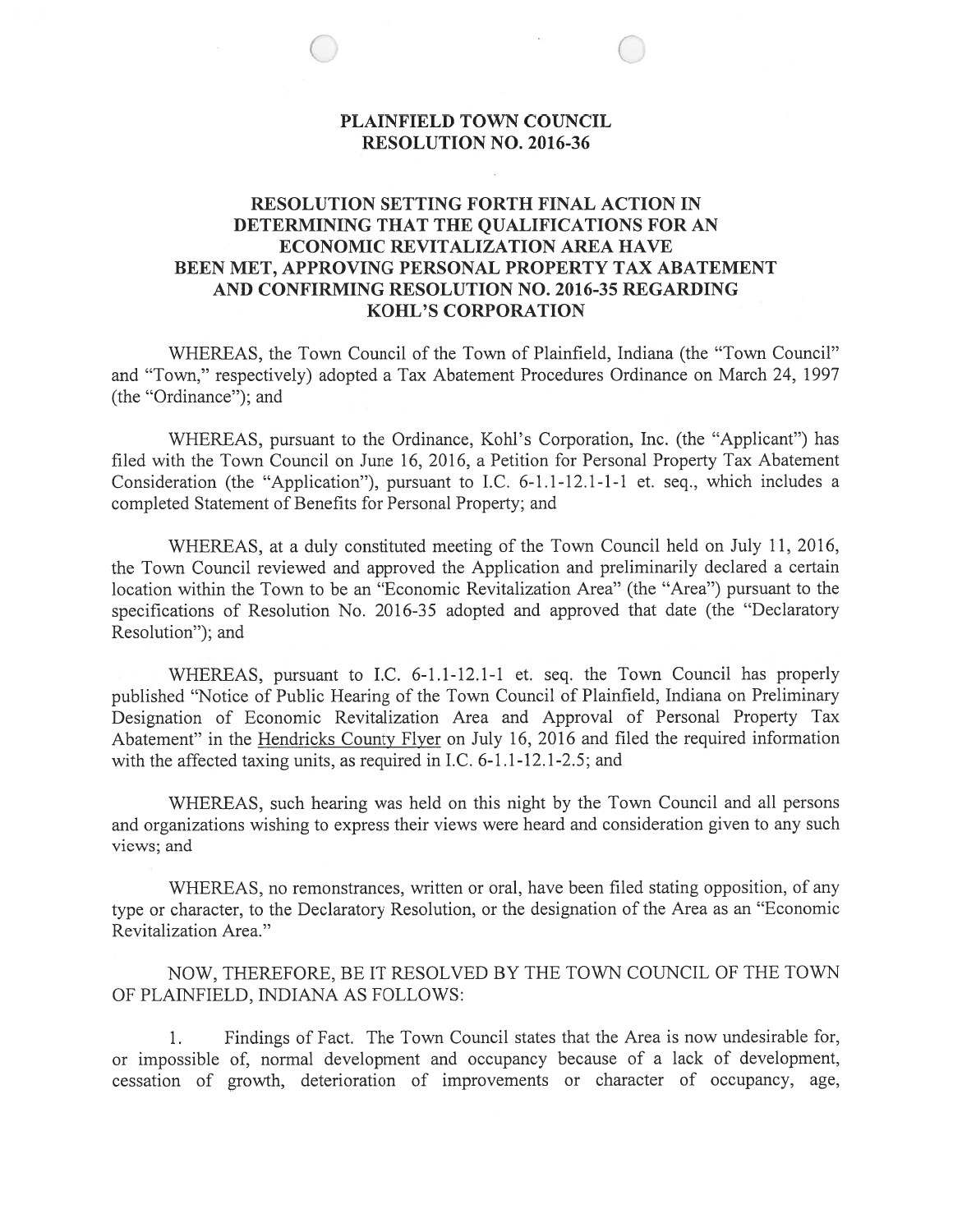obsolescence, substandard buildings or other factors that have impaired value or preven<sup>t</sup> normal development of property. The Town Council hereby finds the following:

 $\overline{\phantom{0}}$  0

- (a) The estimate of the value of the Applicant's Project as described in the Application is reasonable;
- (5) The employment numbers reported in the Application, if any, are reasonably expected;
- (c) The salaries related to such employment, if any, are reasonable;
- (d) The benefits reported in the Application to be received from the Applicant's project are sufficient to justify the deduction; and
- (e) That, unless otherwise approved, any abatement for the Economic Revitalization Area shall have its abatement calculated in accordance with the standard abatement percentages shown on the chart attached as Exhibit A to this resolution and shall otherwise be in accordance with the Ordinance.

2. Compliance with the Ordinance and Indiana Law. It is hereby found by the Town Council that the Application complies with the Ordinance and Indiana Code 6.1.1-12.1-3.

3. Confirmation of the Declaratory Resolution. It is hereby declared by the Town Council that the Declaratory Resolution is in all respects hereby confirmed, and it is hereby stated that the qualifications for an economic revitalization area have been met by the Applicant as to the location described in the Declaratory Resolution in accordance with the percentages shown for abatement on Exhibit A attached hereto.

4. Final Action. After legally required public notice, and after public hearing pursuan<sup>t</sup> to such notice, the Town Council hereby takes "final action," as that <sup>p</sup>hrase is defined in I.C. 6-1.1-12.1-1 et. seq., on the date hereof, with regard to designation of the Area, approval of the Application, and the previous adoption of the Declaratory Resolution.

5. Effective Date. This resolution shall be effective immediately upon its passage, subject to any right of appeal as provided by Indiana law.

6. Filing With Hendricks County Authorities. Upon the adoption of this resolution, the Clerk-Treasurer of the Town shall cause <sup>a</sup> certified copy of this resolution, including the description of the previously described location and attached map, to be filed with the Hendricks County Assessor and/or such other Hendricks County Government officials as shall be necessary to make the Applicant eligible to file for persona<sup>l</sup> property tax abatement as to the persona<sup>l</sup> property contemplated by the Application, heretofore reviewed and approved by the Declaratory Resolution and ratified and confirmed by this resolution.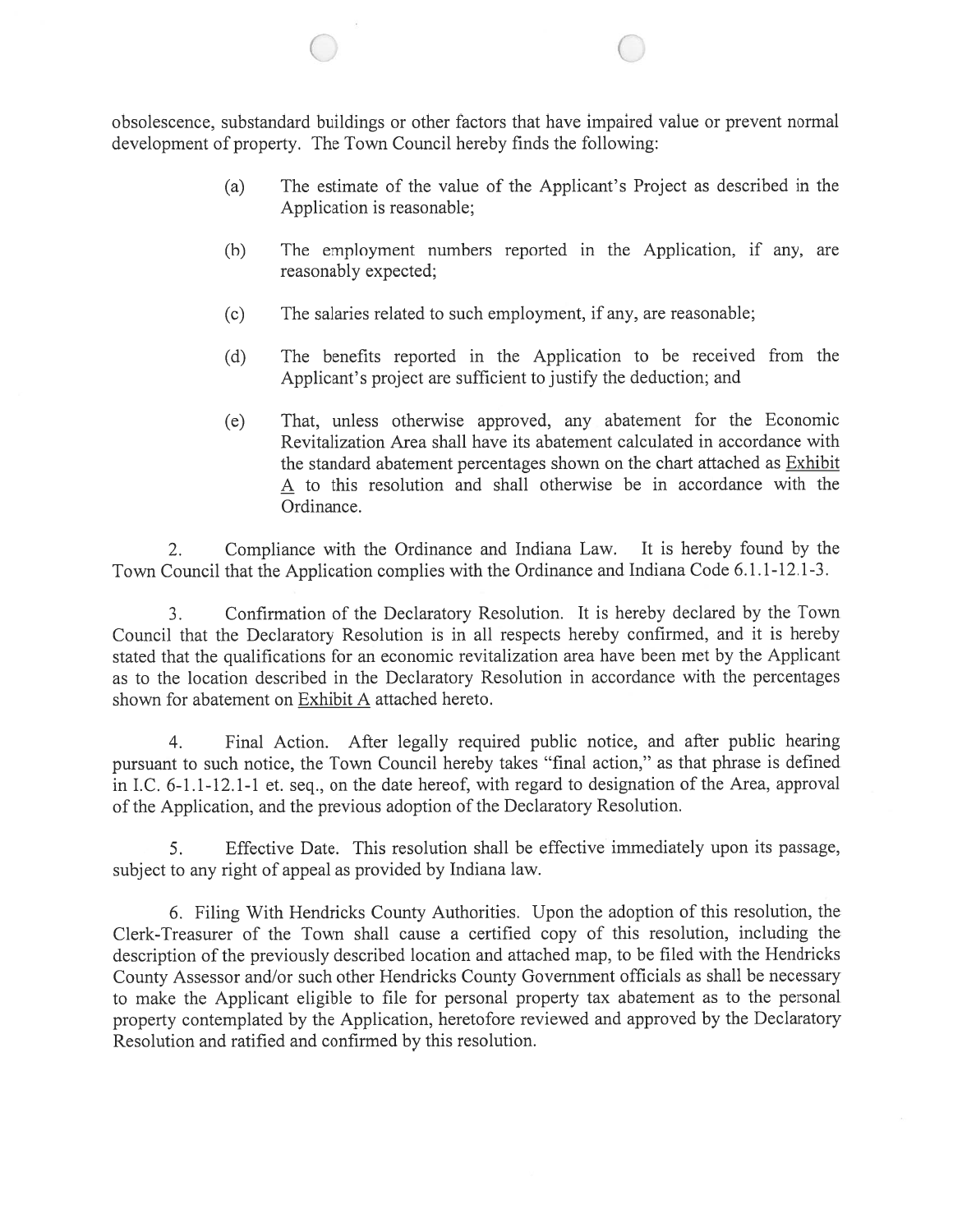Adopted by the Town Council of the Town of Plainfield, Indiana this 25th day of July, 2016.

TOWN COUNCIL, TOWN OF PLAINFIELD HENDRICKS COUNTY, INDIANA Robin G. Brandgard, President **Bill Kirchoff** Kent McPhail ice K. Angle Dan Bridget

Attested by:

Wesley R. Bennett, Clerk-Treasurer of the Town of Plainfield, Indiana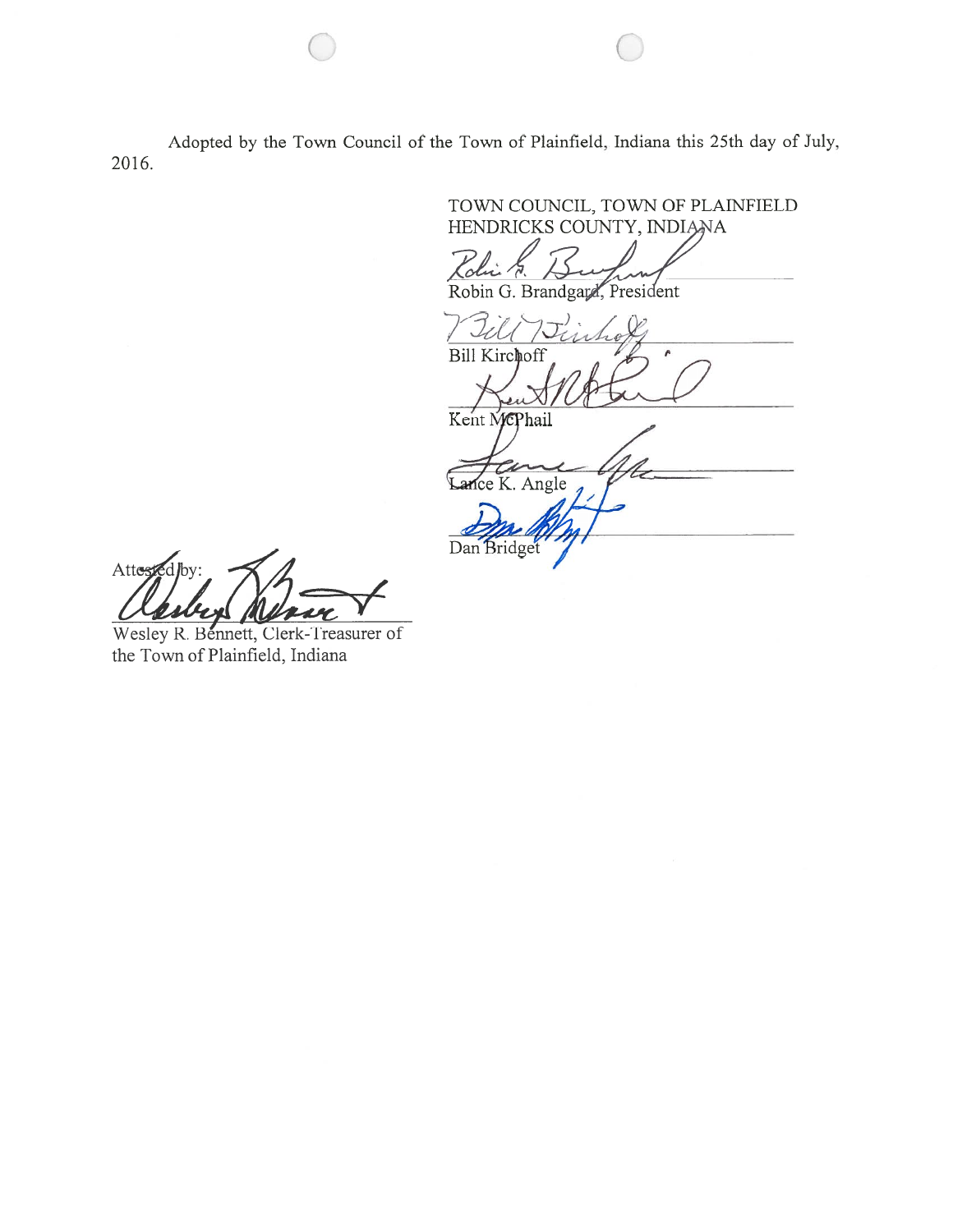|                                                                      | Abatements - Real Property       |                                      |                    |                   |                          |                                       |                                 |                                           |                                          |  |
|----------------------------------------------------------------------|----------------------------------|--------------------------------------|--------------------|-------------------|--------------------------|---------------------------------------|---------------------------------|-------------------------------------------|------------------------------------------|--|
|                                                                      | $\sqrt{1 + \gamma_{\text{car}}}$ | $2$ Year 3 Year 4 Year 5 Year 6 Year |                    |                   |                          |                                       | 17 Year                         | $8$ Year $9$ Year $10$ Year               |                                          |  |
| 1st Year                                                             | 100%                             | 100%                                 |                    | 100%              |                          |                                       | 100%                            |                                           | $00\%$                                   |  |
| 2nd Year<br>3rd Year<br>4th Year<br>5th Year<br>5th Year<br>8th Year |                                  |                                      | 100%<br>66%<br>33% | 75%<br>50%<br>25% | 00%<br>80%<br>60%<br>40% | 00%<br>85%<br>66%<br>50%<br>74%<br>7% | 85%<br>71%<br>57%<br>43%<br>14% | 00%<br>88% 88% 88% 88%<br>13% 88% 88% 88% |                                          |  |
|                                                                      |                                  |                                      |                    |                   |                          |                                       |                                 |                                           |                                          |  |
|                                                                      |                                  |                                      |                    |                   |                          |                                       |                                 |                                           |                                          |  |
|                                                                      |                                  |                                      |                    |                   |                          |                                       |                                 |                                           |                                          |  |
|                                                                      |                                  |                                      |                    |                   |                          |                                       |                                 |                                           |                                          |  |
|                                                                      |                                  |                                      |                    |                   |                          |                                       |                                 |                                           |                                          |  |
|                                                                      |                                  |                                      |                    |                   |                          |                                       |                                 |                                           | 88%<br>77% 86% 86% 86%<br>66% 86% 86% 86 |  |
|                                                                      |                                  |                                      |                    |                   |                          |                                       |                                 |                                           |                                          |  |
| 10th Year                                                            |                                  |                                      |                    |                   |                          |                                       |                                 |                                           |                                          |  |
|                                                                      |                                  |                                      |                    |                   |                          |                                       |                                 |                                           |                                          |  |

|                                                                                  | Abatements - Personal Property |          |                    |                          |                          |                                 |        |                                       |                                           |         |  |
|----------------------------------------------------------------------------------|--------------------------------|----------|--------------------|--------------------------|--------------------------|---------------------------------|--------|---------------------------------------|-------------------------------------------|---------|--|
|                                                                                  |                                |          |                    |                          |                          |                                 |        |                                       |                                           |         |  |
|                                                                                  | 1Year                          | $2$ Year | 3 Year             | 4 Year                   | 5 Year                   | $6$ Year                        | 7 Year | 8 Year                                | $9$ Year                                  | 10 Year |  |
|                                                                                  | 100%                           | .00%     |                    |                          | 00%                      | 00%                             |        | .00%                                  | 00%                                       |         |  |
| 1st Year<br>2nd Year<br>3rd Year<br>4th Year<br>5th Year<br>7th Year<br>7th Year |                                | 50%      | 100%<br>66%<br>33% | 00%<br>75%<br>50%<br>25% | 80%<br>60%<br>40%<br>20% |                                 |        | 88%<br>75% 86% 86%<br>50% 86% 86% 86% |                                           |         |  |
|                                                                                  |                                |          |                    |                          |                          |                                 |        |                                       |                                           |         |  |
|                                                                                  |                                |          |                    |                          |                          |                                 |        |                                       |                                           |         |  |
|                                                                                  |                                |          |                    |                          |                          | 85%<br>66%<br>50%<br>34%<br>25% |        |                                       | 88%<br>77% 86% 86% 86%<br>77% 86% 86% 86% |         |  |
|                                                                                  |                                |          |                    |                          |                          |                                 |        |                                       |                                           |         |  |
|                                                                                  |                                |          |                    |                          |                          |                                 |        |                                       |                                           |         |  |
|                                                                                  |                                |          |                    |                          |                          |                                 |        |                                       |                                           |         |  |
|                                                                                  |                                |          |                    |                          |                          |                                 |        |                                       |                                           |         |  |
| 10th Year                                                                        |                                |          |                    |                          |                          |                                 |        |                                       |                                           |         |  |

XHIBIT)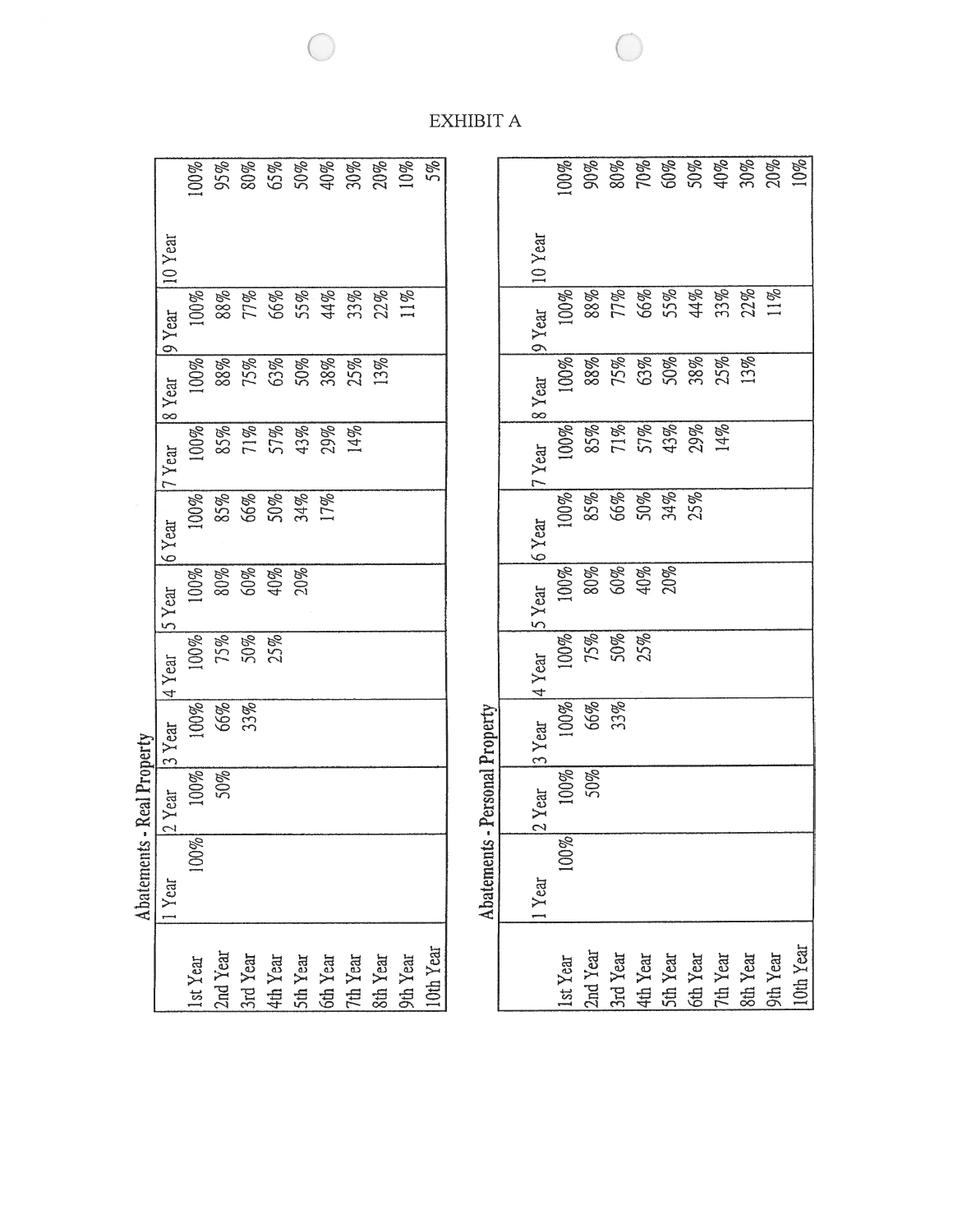

STATEMENT OF BENEFITS PERSONAL PROPERTY Slate Form 51764 (R4 / 11-15) Prescribed by the Department of Local Government Finance

## FORM SB-1/PP

#### PRIVACY NOTICE

Any Information concerning the cost<br>of the property and specific salaries paid<br>to Individual employees by the property<br>owner is confidential per IC 6-1,1-12,1-5,1.

### INSTRUCTIONS

- 1. This statement must be submitted to the body designating the Economic Revitalization Area <sup>p</sup>itotto the public hearing If the designating body requires Information from the applicant in making its decision about whether to designate an Economic Revitalization Area. Otherwise this statement must be submitted to the designating body BEFORE <sup>a</sup> person Installs the new menutacturing equipment and/or research and development equipment, and/ar logistical distribution equipment and/or information technology equipment for which the person wishes to claim a deduction.
- 2. The statement of benefits form must be submitted to the designating body and the area designated an economic revitalization area before the installation of qualifying abatable equipment for which the person desires to claim a deduction.
- 3. To obtain <sup>a</sup> deduction, <sup>a</sup> person must file <sup>a</sup> certified deduction schedule with the person's personal property return on <sup>a</sup> certified deduction schedule (Form 103-ERA) with the township assessor ofthe township where the property is situated or with the county assessor if there Is no township assessor for the township. The 703-ERA must be filed beftveen Januaty 1 end May 15 of the assessment year in which new manufacturing equipment and/ar research and development equipment end/ar logistical distribution equipment and/or information technology equipment is Installed and fully functional, unless a filing extension has been obtained. A person who obtains a filing extension must file the form between January 1 and the extended<br>due date of that year.
- 4. Property owners whose Statement of Benefits was approved, must submit Form CF-I/PP annually to show compliance with the Statement of Benefits. (1C 8.1.1-12.1-5.6)
- 5. For a Form SB-1/PP that is approved after June 30, 2013, the designating body is required to establish an abatement schedule for each deduction allowed. For a Form SB-1/PP that is approved prior to July 1, 2013, the abatement schedule approved by the designating body remains in effect. (IC 6-1.1-12.1-17)

| <b>SECTION 1</b>                                                                                                                                                                                               |                                                                                                              |  | <b>TAXPAYER INFORMATION</b>                        |                                                 |                              |                          |                                                        |                                 |                        |
|----------------------------------------------------------------------------------------------------------------------------------------------------------------------------------------------------------------|--------------------------------------------------------------------------------------------------------------|--|----------------------------------------------------|-------------------------------------------------|------------------------------|--------------------------|--------------------------------------------------------|---------------------------------|------------------------|
| <b>Name of taxpayer</b>                                                                                                                                                                                        |                                                                                                              |  |                                                    | Name of contact person<br><b>Thomas Taugher</b> |                              |                          |                                                        |                                 |                        |
| Kohl's Department Stores                                                                                                                                                                                       |                                                                                                              |  |                                                    |                                                 |                              |                          |                                                        |                                 |                        |
| Address of taxpayer (number and street, city, state, and ZIP code)                                                                                                                                             |                                                                                                              |  |                                                    |                                                 |                              |                          | Telephone number                                       |                                 |                        |
| N56 W17000 Ridgewood Drive, Menomonee Falls, WI 53051                                                                                                                                                          |                                                                                                              |  |                                                    |                                                 |                              |                          | 262 ) 703-1642                                         |                                 |                        |
| SECTION 2                                                                                                                                                                                                      |                                                                                                              |  | LOCATION AND DESCRIPTION OF PROPOSED PROJECT       |                                                 |                              |                          |                                                        |                                 |                        |
| Name of designating body                                                                                                                                                                                       |                                                                                                              |  |                                                    |                                                 |                              |                          | Resolution number (s)                                  |                                 |                        |
| Town of Plainfield                                                                                                                                                                                             |                                                                                                              |  |                                                    |                                                 |                              |                          |                                                        |                                 |                        |
| Location of property                                                                                                                                                                                           |                                                                                                              |  |                                                    | County                                          |                              |                          | DLGF taxing district number                            |                                 |                        |
| 9998 Allpoints Parkway, Plainfield, IN 46168                                                                                                                                                                   |                                                                                                              |  |                                                    |                                                 | <b>Hendricks</b>             |                          |                                                        | 32027                           |                        |
|                                                                                                                                                                                                                |                                                                                                              |  |                                                    |                                                 |                              |                          |                                                        | <b>ESTIMATED</b>                |                        |
| Description of manufacturing equipment and/or research and development equipment<br>and/or logistical distribution equipment and/or information technology equipment.<br>(Use additional sheets if necessary.) |                                                                                                              |  |                                                    |                                                 |                              |                          | <b>START DATE</b>                                      |                                 | <b>COMPLETION DATE</b> |
|                                                                                                                                                                                                                | Traditional pick-module and high bay rack, automated storage and retrieval<br><b>Manufacturing Equipment</b> |  |                                                    |                                                 |                              |                          |                                                        |                                 |                        |
| system, a conveyor system including inbound and outbound sortation<br>R & D Equipment<br>systems.                                                                                                              |                                                                                                              |  |                                                    |                                                 |                              |                          |                                                        |                                 |                        |
|                                                                                                                                                                                                                |                                                                                                              |  |                                                    |                                                 | <b>Loalst Dist Equipment</b> |                          | 07/01/2016                                             |                                 | 07/01/2017             |
|                                                                                                                                                                                                                |                                                                                                              |  |                                                    |                                                 | <b>IT Equipment</b>          |                          |                                                        |                                 |                        |
|                                                                                                                                                                                                                |                                                                                                              |  |                                                    |                                                 |                              |                          |                                                        |                                 |                        |
| <b>SECTION 3</b>                                                                                                                                                                                               | ESTIMATE OF EMPLOYEES AND SALARIES AS RESULT OF PROPOSED PROJECT                                             |  |                                                    |                                                 |                              |                          |                                                        |                                 |                        |
| Current number<br>Ω                                                                                                                                                                                            | <b>Salaries</b><br>0                                                                                         |  | Number retained<br>0                               | <b>Salaries</b>                                 | 0                            | Number additional        | 300                                                    | <b>Salaries</b><br>10,021,440   |                        |
| <b>SECTION 4</b>                                                                                                                                                                                               |                                                                                                              |  | ESTIMATED TOTAL COST AND VALUE OF PROPOSED PROJECT |                                                 |                              |                          |                                                        |                                 |                        |
| NOTE: Pursuant to IC 8-1.1-12.1-5.1 (d) (2) the                                                                                                                                                                |                                                                                                              |  | <b>MANUFACTURING</b><br><b>EQUIPMENT</b>           | <b>R &amp; D EQUIPMENT</b>                      |                              |                          | LOGIST DIST<br><b>IT EQUIPMENT</b><br><b>EQUIPMENT</b> |                                 |                        |
| <b>ASSESSED</b><br>COST of the property is confidential.<br><b>COST</b><br>VALUE                                                                                                                               |                                                                                                              |  | <b>COST</b>                                        | <b>ASSESSED</b><br>VALUE                        | COST                         | <b>ASSESSED</b><br>VALUE | <b>COST</b>                                            | <b>ASSESSED</b><br><b>VALUE</b> |                        |
| <b>Current values</b>                                                                                                                                                                                          |                                                                                                              |  |                                                    |                                                 |                              | ٥                        |                                                        |                                 |                        |
| Plus estimated values of proposed project                                                                                                                                                                      |                                                                                                              |  |                                                    |                                                 | 127,000,000                  |                          | 23,000,000                                             |                                 |                        |
| Less values of any property being replaced                                                                                                                                                                     |                                                                                                              |  |                                                    |                                                 | Ω                            |                          |                                                        |                                 |                        |
| Net estimated values upon completion of project                                                                                                                                                                |                                                                                                              |  |                                                    |                                                 |                              | 127,000,000              |                                                        | 23,000,000                      |                        |
| WASTE CONVERTED AND OTHER BENEFITS PROMISED BY THE TAXPAYER<br><b>SECTION 5</b>                                                                                                                                |                                                                                                              |  |                                                    |                                                 |                              |                          |                                                        |                                 |                        |
| Estimated hazardous waste converted (pounds)<br>Estimated solid waste converted (pounds)                                                                                                                       |                                                                                                              |  |                                                    |                                                 |                              |                          |                                                        |                                 |                        |
| Other benefits:                                                                                                                                                                                                |                                                                                                              |  |                                                    |                                                 |                              |                          |                                                        |                                 |                        |
| This project will create an estimated 300 full time jobs and another 600 part time jobs all receiving benefits over a three (3) year period.                                                                   |                                                                                                              |  |                                                    |                                                 |                              |                          |                                                        |                                 |                        |
| <b>SECTION 6</b>                                                                                                                                                                                               |                                                                                                              |  | <b>TAXPAYER CERTIFICATION</b>                      |                                                 |                              |                          |                                                        |                                 |                        |
| I hereby certify that the representations in this statement are true.                                                                                                                                          |                                                                                                              |  |                                                    |                                                 |                              |                          |                                                        |                                 |                        |
| Signature of authorized representative<br>ernam                                                                                                                                                                | $\overline{\mathcal{U}}$                                                                                     |  |                                                    |                                                 |                              |                          | Date signed (month, day, year)                         |                                 |                        |
|                                                                                                                                                                                                                |                                                                                                              |  |                                                    |                                                 |                              |                          |                                                        |                                 |                        |
| Printed name of authorized representative<br>Title<br><b>Vice President Finance</b><br><b>Thomas Taugher</b>                                                                                                   |                                                                                                              |  |                                                    |                                                 |                              |                          |                                                        |                                 |                        |